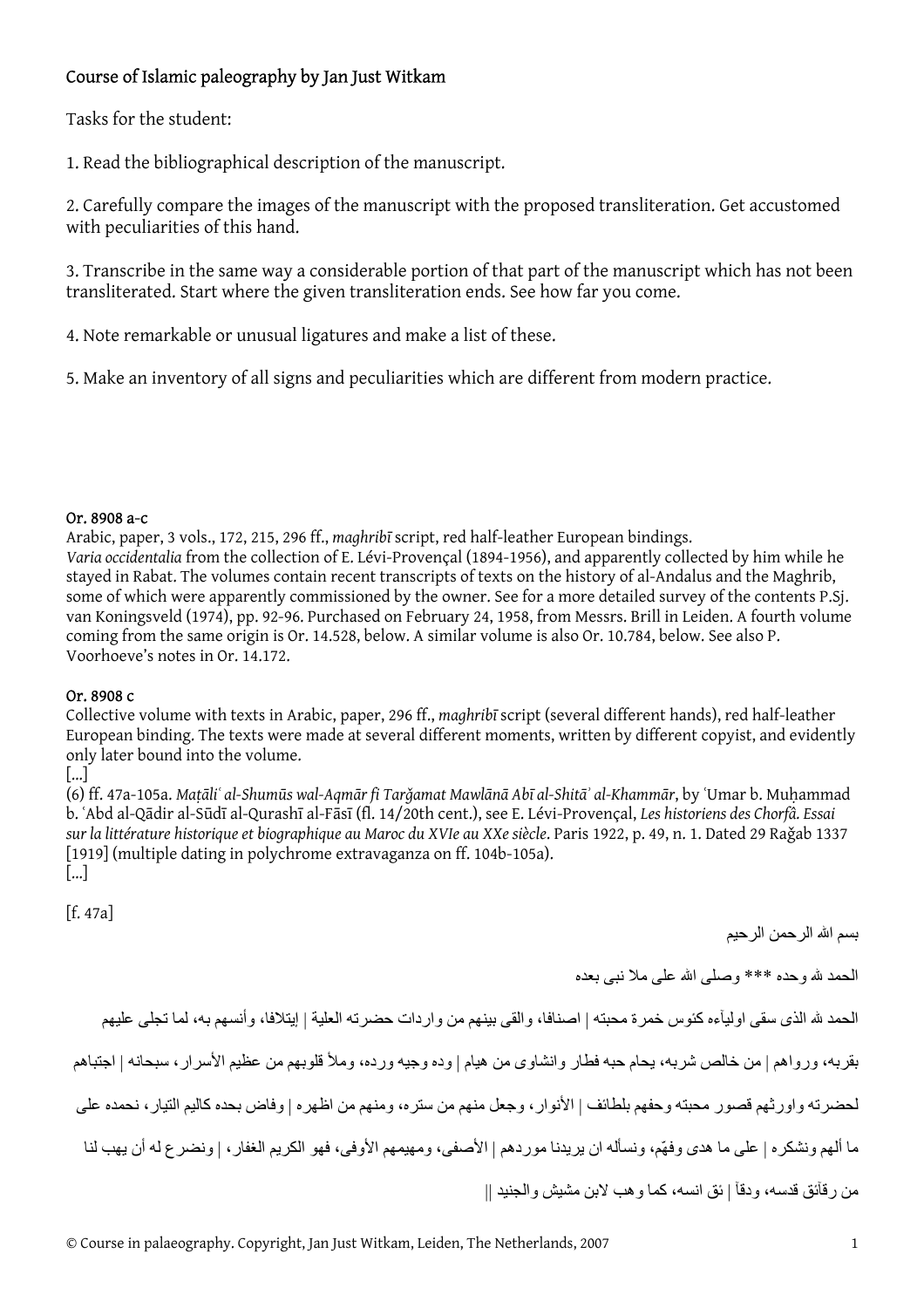الى حضرة حبيبه سيدنا محمّد صلى االله عليه وسلم | ما يليق بذالك الجناب الأعلى، والمشهد الأحلى | وءاله ليوث الحمى، وصحابته المريقين فى محبته الدما | أما بعد فيقول افقر الورى واحقرهم بلا امترى | عبد ربه، وأسير ذنبه عمر بن محمد بن عبد القادر السو | دى القرشى الفاسى الأشعرى، لا زال فضل مولاه عليه يجى | ، قد امرنى من تجيب طاعته، ولا تمكن مخالفته، ولى | نعمتنا وشيخنا وسيدنا بقية السلف، وبغية الخلف | ، صدر الفقهاء والمحدثين، وسند المحققين والمرققين، | شيخ الجماعة، ومن اظهر الله فى هذا الوقت باعه | ، سيدنا الوالد سيدى محمد بن عبد القادر المذكور ان أقيد | ما تعلق بذهنى من ترجمة الشيخ الكامل، العارف المربى | الواصل ابى عبد الله سيدى محمد بتحا بن موسى بن | ادريس الحسنى الموساوى الشهير بالخمّار دفين جبل | فشتالة فلبيت دعوته، وأجبت طلبته، رغبة فى هذا ||

والخمّار ، ونسأله جل جلاله ان يهدى من | لطائف الصلوات ونوامى السلام والبركات |

[f. 48a]

الخيرالجزيل، وخدمة لهاذين الجنابين الذين لى عليهما التعويل، مستعينا باالله فى الكثير والقليل | وسميته مطالع الشموس والأقمار | فى ترجمة مولانا ابى الشتاء الخمار | ورتبته على ابواب وخاتمة | الباب الأول فى ذكر نسب الشيخ ومبدئ أمر ه رضى الله | عنه الباب الثانى فى كر اماته رضى الله عنه | الباب الثالث فى ذكر اور اده رضى الله عنه | الباب الرابع فى شرح اوراده رضى الله عنه | الخاتمه فيما وفقنا عليه من ثنآء الناس عليه وذكر | ما لديه فأقول، ومن الله استمد المعونه فى المقول، | الباب الأول فى ذكر نسب الشيخ ومبدى امره اعلم | ان كل من ترجم لهذا الشيخ لم يزد على انه كان بالشاوية | والذى ثبت عندى ووفقت عليه ووجد بخطوط بعض العلمآء | المتقدمين رضى الله عنهم انه اجتمع برجل من اهل الحضرة | وقال له ان الشيخ ابا الشتاء وفق علىّ فى

النوم فى رءيا | طويلة ومن جملتها ان الرائس سأل الشيخ فى منامه | عن اسمه وعن نسبه ومن هو فقال اسمى محمد بتحا | ابن موسى ابن ادريس وانا من ذرية سيدى احمد وموسى || الإدريسي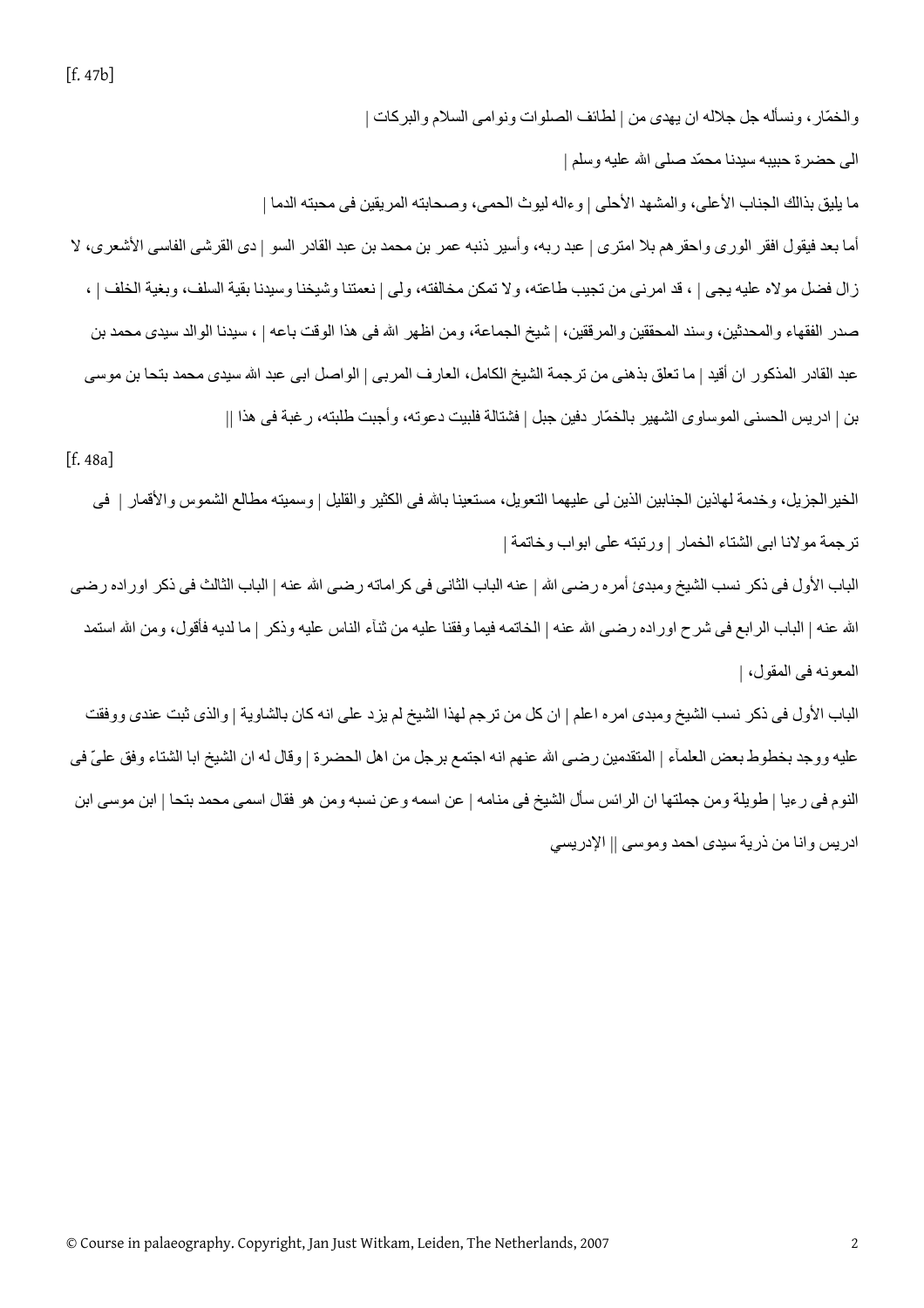$47$ ς  $\lambda$ (لجز لنك لاخره [مهٔ  $\cdot$ D  $2s$  $\overline{op}$  $\mathbf{U}$ قاقنة وغرلة أن بعصبه  $\circledcirc$ مْ وَخْتَارِ هُ فَسَائِكَ وَجَبْنَهِ  $\frac{1}{2}$ i G

Mațāli' al-Shumūs wal-Aqmār fi Tarğamat Mawlānā Abī al-Shitā' al-Khammār, by 'Umar b. Muhammad b. 'Abd al-Qādir al-Sūdī al-Qurashī al-Fāsī. MS Leiden, Or. 8908c, f. 47a. Beginning of the text.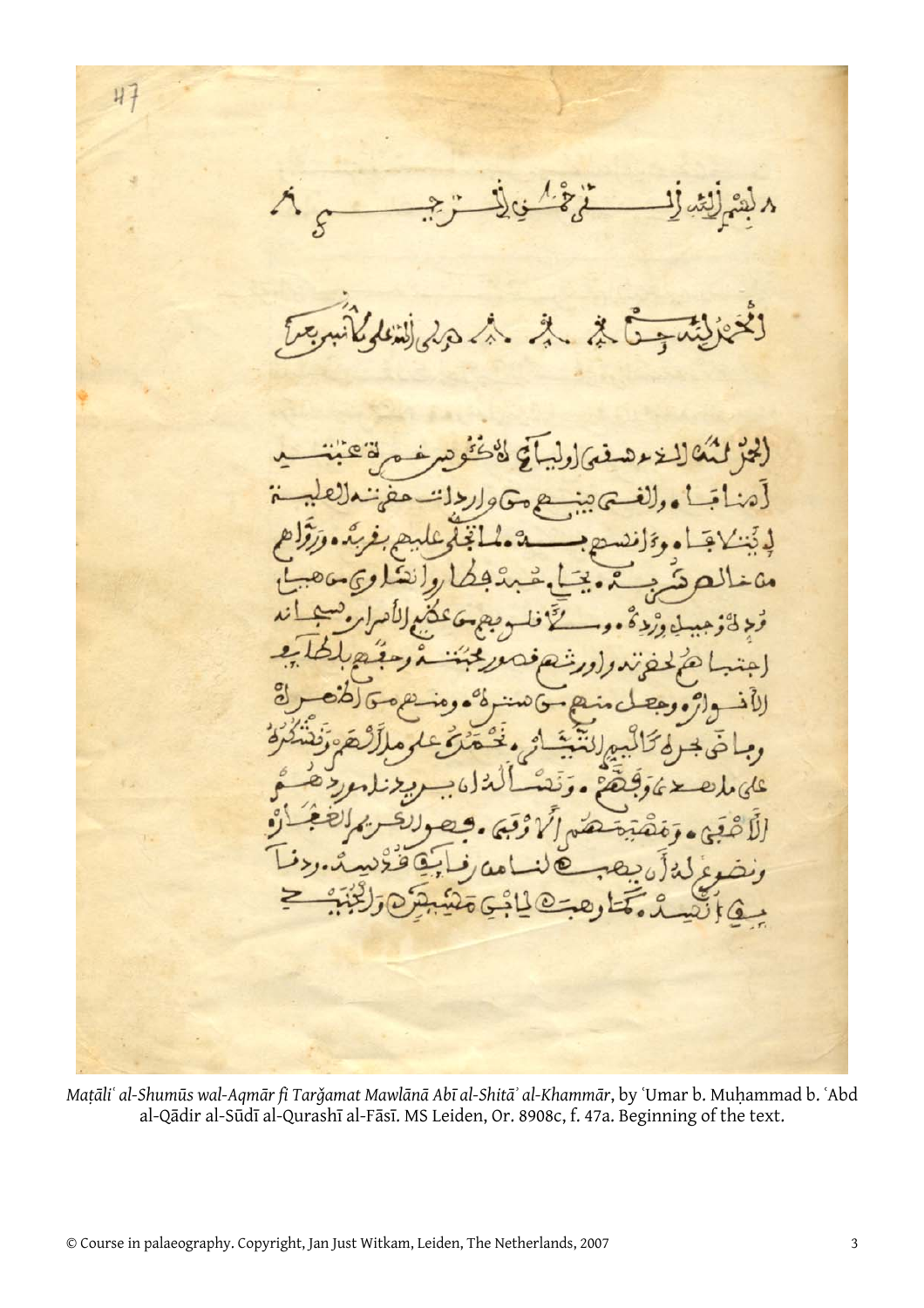$C - 062$  $\bf{a}$ لَنًا لمى وللفذ  $\left( \begin{array}{c} \begin{array}{c} \bullet \end{array} \end{array} \right)$  $\ddot{J}$  $0.9$ ئىد لایو  $\rightarrow$ ine

Mațāli' al-Shumūs wal-Aqmār fi Tarğamat Mawlānā Abī al-Shitā' al-Khammār, by 'Umar b. Muḥammad b. 'Abd al-Qādir al-Sūdī al-Qurashī al-Fāsī. MS Leiden, Or. 8908c, f. 47b.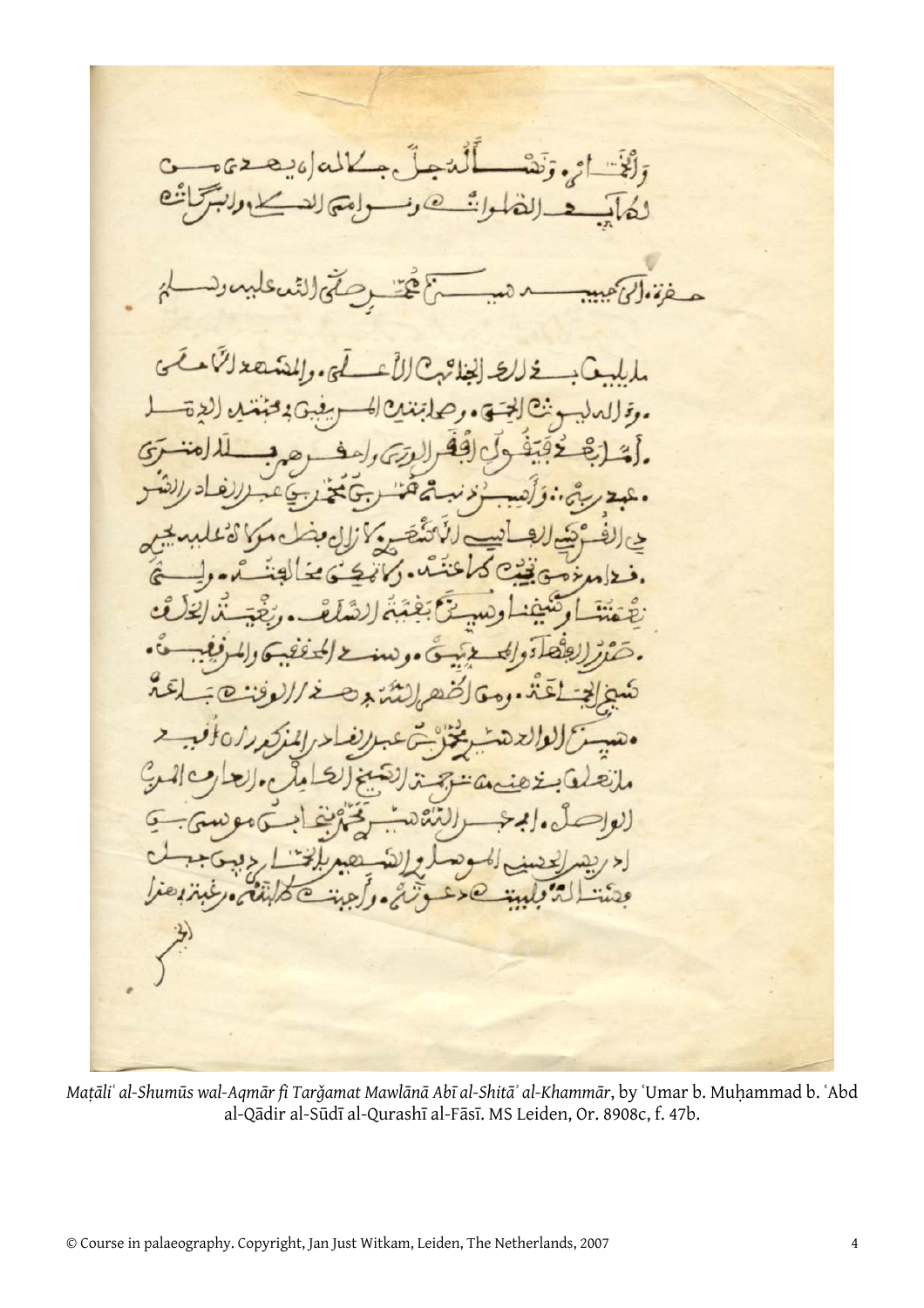3  $\circ$ 

Maṭāliʿ al-Shumūs wal-Aqmār fi Tarǧamat Mawlānā Abī al-Shitāʾ al-Khammār, by ʿUmar b. Muḥammad b. ʿAbd al-Qādir al-Sūdī al-Qurashī al-Fāsī. MS Leiden, Or. 8908c, f. 48a.

48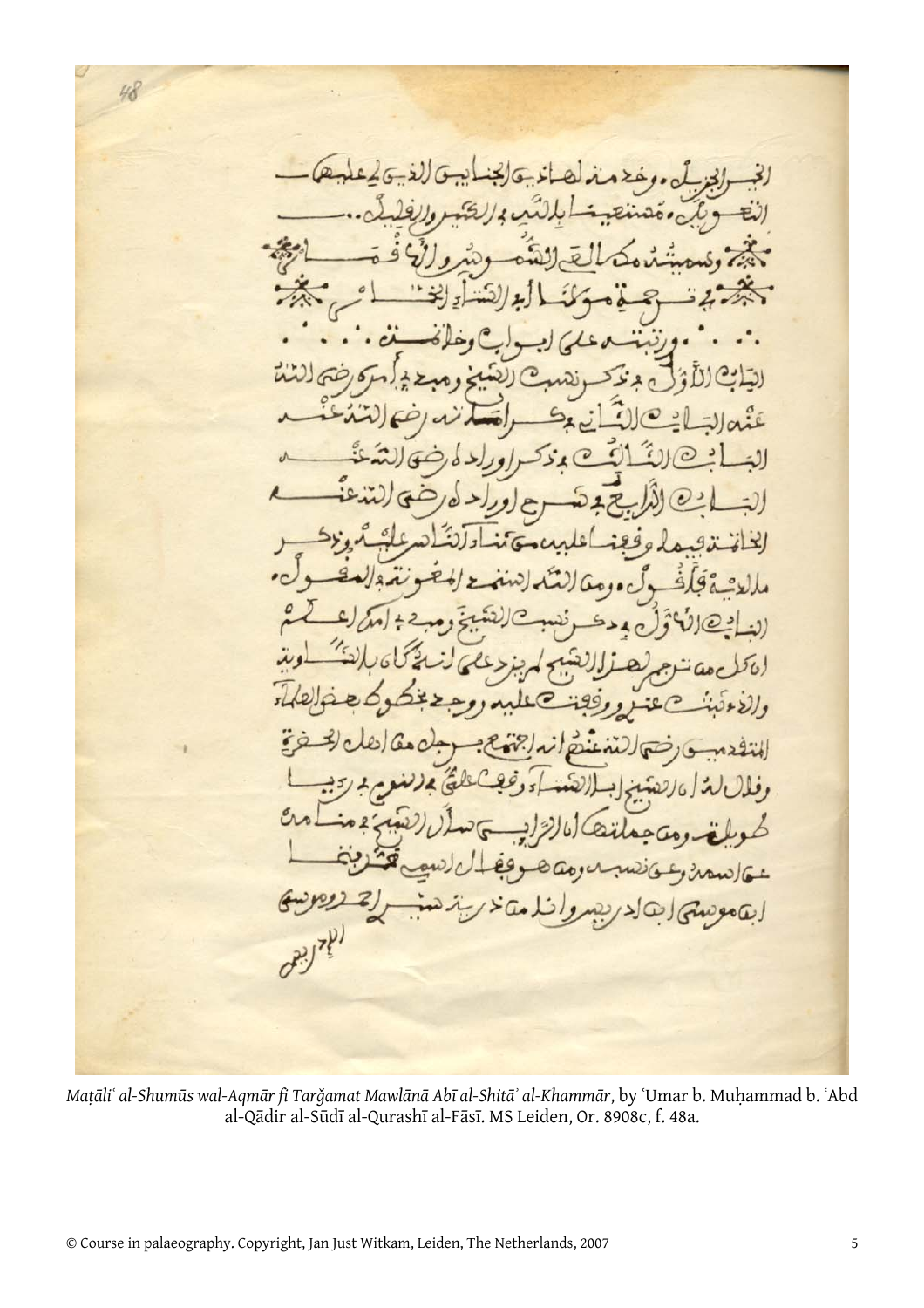Mațāli' al-Shumūs wal-Aqmār fi Tarğamat Mawlānā Abī al-Shitā' al-Khammār, by 'Umar b. Muhammad b. 'Abd al-Qādir al-Sūdī al-Qurashī al-Fāsī. MS Leiden, Or. 8908c, f. 48b.